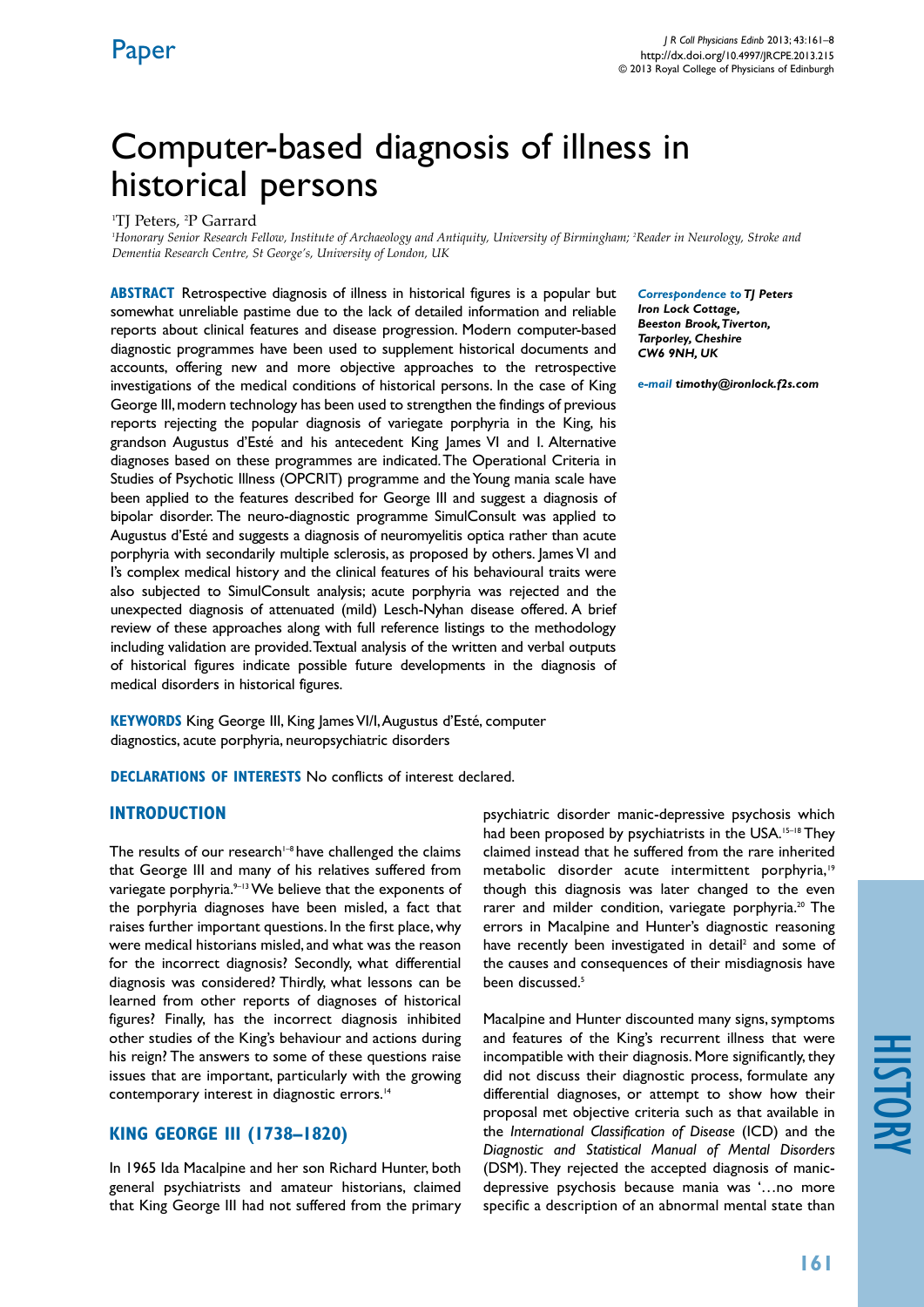"fever" was of an abnormal physical one'.<sup>9</sup> In spite of these failures of process, the diagnosis of porphyria gained widespread support, even though the diagnostic processes followed would not be acceptable under today's standards.

## *The OPCRIT system*

George III clearly met the diagnosis of recurrent mania as determined by the DSM-III and DSM-IV-TR and ICD-10 criteria.3,4 The operational criteria in studies of psychiatric illnesses (OPCRIT) system developed by Peter McGuffin and colleagues is used for the diagnosis of the major psychiatric disorders from patient case notes and was developed as part of a programme for investigating genetic components of bipolar disorder and schizophrenia.<sup>21,22</sup> It is well-validated and widely used for research purposes. It has a 90-item input checklist and provides an output of 12 classification systems. A recent study has successfully applied the OPCRIT system to a selection of authors and poets from the fourteenth to the twentieth centuries, some with indications of mental disorders,<sup>23</sup> and more recently to members of a consanguineous eighteenth-century Portuguese Royal family with severe psychiatric disease.<sup>24</sup>

The results of the OPCRIT studies of King George's recurrent episodes of mental illness are shown in Table 1. It was claimed that he had four significant episodes of mental illness: in 1788–9, 1801, 1804 and 1810–11. There are contemporary letters and diaries but no detailed medical records for the 1804 episode.<sup>9,10</sup> There were thus insufficient data from the 1804 episode for an OPCRIT-based diagnosis, illustrating an important constraint in the use of this programme. In contrast, the data available for the 1788–9, 1801 and 1810–11 episodes are sufficient to give clear diagnoses under the principal diagnostic categories available. The diagnoses for 1788–9 and 1801 include mania and mania with psychosis; the 1810–11 episode appears less severe with hypomania the predominant diagnosis. This episode was followed by a decade of chronic mental ill health. It has been suggested that from 1810 until his death on 29 January 1820, the King suffered from chronic mania with accompanying dementia.<sup>3,4</sup>

### *The Young mania scale*

The Young mania rating scale is a well-validated questionnaire widely used for clinical and research purposes.25 Unfortunately a detailed assessment of the King by a single observer during this episode is not available. He was initially under the care of Sir George Baker and a group of Royal physicians, but no details of their observations remain. However he was also attended by an equerry, Robert Greville, who kept a detailed diary.<sup>26</sup> Highly detailed assessments become available following the King's removal to Kew Palace and the summons of Rev Dr Francis Willis and his two medically qualified sons, and are available in the British Library.<sup>27</sup> A comparison of Greville's records of the King's symptoms, including sleep patterns, with those documented in Willis's reports show general agreement<sup>3</sup> and this is summarised in an aggregate sequential score in Table 2. This score indicates that during his most disturbed phase he would be classified as severity rating IV (Table 3). This is the most severe category reported by Young and his colleagues.

The OPCRIT and Young scores were the result of joint observations by TJP (who has a detailed knowledge of the King's illness) and an experienced psychiatrist with an interest in the history of his specialty (Dr Allan Beveridge).

## *The Charleson index*

A further example of the use of modern indices to assess the King's health and prognosis during the 1810– 20 episode can be obtained using the Charleson index.<sup>28</sup> This well-validated and useful clinical index $29,30$  takes into consideration patient age and co-morbid factors in predicting survival over the subsequent decade. At the age of 70, and with evidence of early cognitive impairment, George III has a score of four with a predicted ten-year survival of 50%. His actual survival for ten years in the early nineteenth century reflects well on the level of care provided but also indicates the absence of any underlying serious medical condition.

**table 1** Operational criteria in studies of psychotic illness (OPCRIT) analysis of King George III's mental health disorders in 1788–9, 1801 and 1810–11

| Criteria                                                                                                                | 1788–9                       | 1801                         | $1810 - 11$          |  |  |  |
|-------------------------------------------------------------------------------------------------------------------------|------------------------------|------------------------------|----------------------|--|--|--|
| DSM III                                                                                                                 | Mania with psychosis         | Mania with psychosis         | Mania with psychosis |  |  |  |
| <b>DSM IIIR</b>                                                                                                         | Manic episode with psychosis | Manic episode with psychosis | Hypomanic episode    |  |  |  |
| <b>DSM IV</b>                                                                                                           | Manic episode with psychosis | Manic episode with psychosis |                      |  |  |  |
| Taylor and Abrams                                                                                                       | Mania                        | Mania                        | Mania                |  |  |  |
| $ICD-10$                                                                                                                | Mania with psychosis         | Mania with psychosis         | Hypomania            |  |  |  |
| <b>RDC</b>                                                                                                              | Mania                        | Mania                        | Hypomania            |  |  |  |
| <b>DSM=</b> Diagnostic and Statistical Manual of Mental Disorders; <b>ICD=</b> International Classification of Disease; |                              |                              |                      |  |  |  |
| <b>RDC=</b> Research Diagnostic Criteria.                                                                               |                              |                              |                      |  |  |  |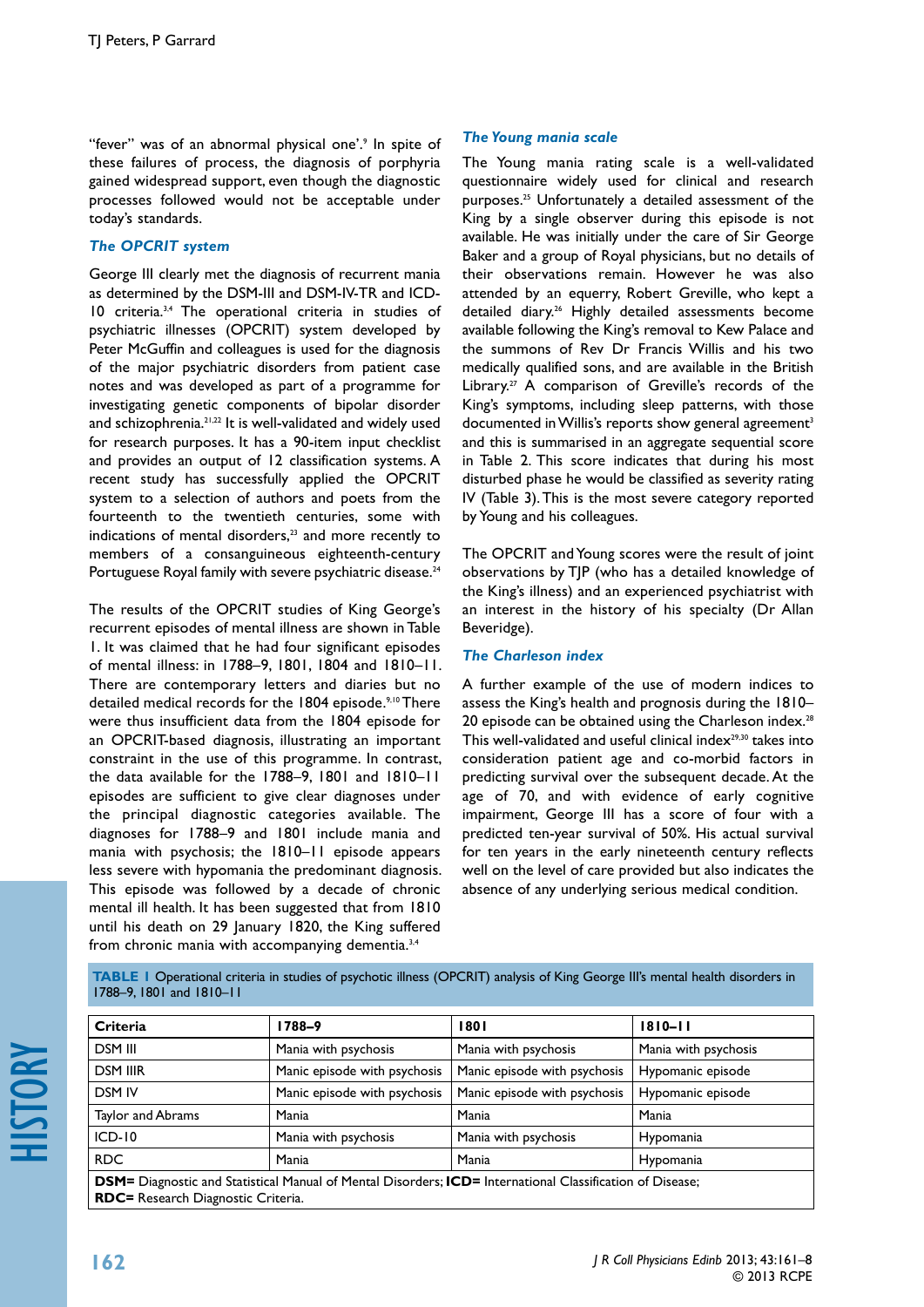| <b>Date</b>         | Sir George Baker,<br>MD | <b>Col Robert Greville</b> | <b>Willis family</b><br>doctors | Aggregate $(±5)$ |
|---------------------|-------------------------|----------------------------|---------------------------------|------------------|
| 24-30 October 1788  | 24                      |                            |                                 | 25               |
| 19-24 November 1788 |                         | 37                         |                                 | 35               |
| 23-8 December 1788  |                         | 39                         | 36                              | 40               |
| 23–7 January 1789   |                         | 15                         | 16                              | 15               |
| 23-8 February 1789  |                         |                            |                                 |                  |
| 17-26 March 1789    |                         |                            |                                 |                  |

#### **table 2** Serial Young mania scores for George III's 1788–9 episode of acute mania

**TABLE 3** Median rating scales of patients with acute mania<sup>26</sup>

| <b>Severity</b>   |           |             | Ш           | IV   |
|-------------------|-----------|-------------|-------------|------|
| Global rating     | $0 - 1.5$ | $2.0 - 2.5$ | $3.0 - 4.0$ | >4.0 |
| No.               |           |             |             |      |
| Mean rating scale | د.ء       | 5.9 '       | 25.5        |      |

## **AUGUSTUS D'ESTE (1794–1848)**

D'Esté was the son of George III's sixth son, Augustus Fredrick, Duke of Sussex (1773–1843), and his morganatic wife, Lady Augusta Murray. At the age of 28 d'Esté developed a chronic but remitting and relapsing neurological condition that has been claimed to be the first recorded case of multiple sclerosis (MS).31–5 D'Esté wrote a detailed diary of the signs and symptoms of his illness and the medical interventions. Some of the clinical features were atypical for MS, particularly the apparent absence of nystagmus, intention tremor, scanning speech or cognitive impairment. On this basis Macalpine and Hunter<sup>9</sup> suggested that he (and therefore his father and grandfather) all suffered from acute porphyria. A detailed re-assessment of his neurological condition has therefore been undertaken using the computer-based diagnostic programme SimulConsult Neurological Syndromes.

#### *The SimulConsult Neurological Syndromes programme*

This programme provides a weighted differential diagnosis from a database of 2,500 diseases, and the demographic, clinical and laboratory information associated with each. The database includes all the acute porphyrias and a range of demyelinating disorders.36–9 Figure 1 shows the results of inputting the principal features of d'Esté's condition as reported in the patient's diary. The resulting principal diagnosis was neuromyelitis optica (Devic's syndrome), with MS as a less likely alternative; variegate porphyria does not appear in the differential diagnosis. Interestingly the reports supporting the claim that d'Esté was the first recorded case of MS do not include neuromyelitis as a potential alternative, even though the condition was recorded in 1894 by Devic and Gault<sup>40</sup> and is listed as the principal differential diagnosis in suspected MS in standard neurological

textbooks.41 A possible reason for this omission is that until relatively recently a diagnosis could only be made on clinical grounds, which emphasised the myelitic and optic components. Modern criteria, however, are based on the condition's autoimmune aetiology, allowing its clinical spectrum to be broadened.<sup>42</sup>



**FIGURE 1** Results of inputting principle features of d'Este's condition as reported in the patient's diary, into SimulConsult®.

SimulConsult offers the option of adjusting the case differential diagnosis with respect to the relative incidence of the diseases. If this is done for d'Esté, MS (with an incidence 17 times that of neuromyelitis optica) becomes the principal diagnosis, with neuromyelitis the second most likely.<sup>6</sup> We believe that this approach should be used with caution, especially with historical persons and those of non-European ethnicity, in whom disease risk and clinical features may differ significantly from those observed in the present.<sup>43,44</sup>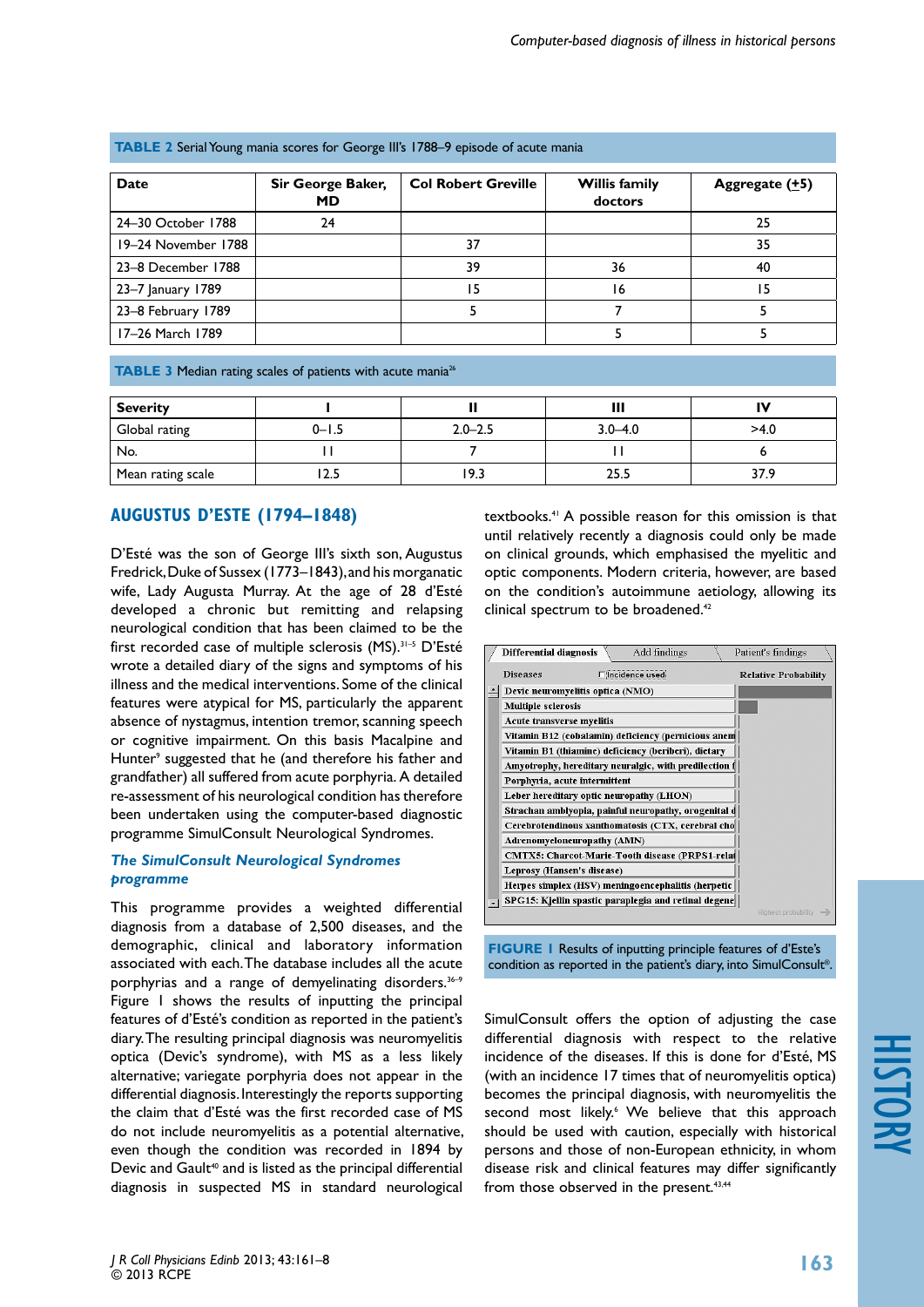## **KING JAMES VI AND I (1566–1625)**

The absence of a diagnosis of porphyria in George III makes it very unlikely that any of his relatives, antecedents and descendants, suffered from the condition, so a detailed re-assessment of the claimed cases would be unnecessary as well as impractical. $9-13$ ,  $45-7$  A single case study of the medical condition(s) of James VI and I is, however, of value given the quality of the medical information available about him and the interest in his unusual behaviour. A detailed medical report on King James, prepared by Theodore de Mayerne (an early seventeenth-century physician in England and a longstanding physician to the Royal family) has been preserved in full. In 1623, de Mayerne had to return to Switzerland to attend to some family business and left a detailed medical history and report with diagnoses and treatment protocols for the local physicians who would be looking after James during his absence. A full translation of this report is now available, providing detailed information on his health and the diagnostic process undertaken.<sup>7,8</sup> Until recently only a partial translation was available to medical historians for use in their research<sup>48</sup>

#### *The SimulConsult Neurological Syndromes programme*

King James had a complex medical history with problems originating in his childhood and persisting throughout his life, suggestive of a multi-system disorder with movement, behavioural, renal, locomotor and endocrine features.8 The following principal clinical features were selected for input into SimulConsult: 59-year-old male with motor development delay from the age of around one year old, renal calculi onset aged 40 years, and abnormal speech of unknown onset. As with Augustus d'Este, SimulConsult was employed in this case to objectively verify or disprove the claimed diagnosis of variegate porphyria. The most unexpected results are shown in Figure 2. None of the acute porphyrias (particularly variegate porphyria) were among the first 15 differential diagnoses. The mild neurological form of Lesch-Nyhan disease followed by the more classical forms of the condition were the only significant diagnoses offered. Rickets, poliomyelitis, Charcot-Marie-Tooth disease or cerebral palsy with athetoid features, all conditions that have also been suggested,<sup>49,50</sup> did not feature in the list of possible diagnoses.

Lesch-Nyhan as originally described is an X-linked disorder with marked neurological features and mental retardation.51 Subsequent studies have identified a defect in purine metabolism with reduced activity of the purine salvage pathway enzyme, hypoxanthine phosphoribosyl transferase.<sup>52</sup> More recent studies have identified attenuated (milder) variants with significant residual enzyme activity.<sup>53</sup> A key feature of the mild



**FIGURE 2** Results of inputting principle features of King James' condition into SimulConsult®.

variants is that sufferers may lack cognitive dysfunction, particularly those with only mild neurological symptoms. A key feature of untreated Lesch-Nyhan disease is hyperuricaemia with renal calculi characteristic of uric acid crystals (cloudy red urine with sandy-coloured grains), as observed in James,<sup>54,55</sup> a feature that has been unaccountably overlooked in previous attempts to reach a diagnosis.

#### *The adult Asperger assessment diagnostic criteria*

Maladaptive behaviour is a frequent feature of attenuated Lesch-Nyhan and this would be consistent with some of James's characteristic conduct. The descriptions of him as 'the wisest fool in Christendom'56 and 'one of the most complicated neurotics to sit on either the English or the Scottish throne'<sup>57</sup> aphoristically describe this condition. James's behaviour and his apparently high intelligence are consistent with a diagnosis of Asperger's syndrome, which may also occur in attenuated Lesch-Nyhan disease, and he meets the DSM-IV and ICD-10 criteria for the condition.<sup>8</sup> Asperger's syndrome is a component of the autistic spectrum disorders, characterised with little or no evidence of cognitive impairment. The use of the adult Asperger assessment diagnostic criteria developed by Baron-Cohen and colleagues gives a quantitative and objective measure.<sup>58</sup> It assesses the individual's social skills, obsessions, communication and imagination domains on an 18-point scale; James scores 12, above the threshold of ten for a diagnosis of Asperger's syndrome.<sup>8</sup> A detailed review<sup>59,60</sup> of his psychological traits under these domains is necessary for a definitive diagnosis, but his lack of empathy towards his mother's plight, his alcohol misuse, the failures in his interpersonal relationships and 'the fatal consequences of the first acts of the [English] reign', highlighted by Trevelyan,<sup>61</sup> are key indicators.

*J R Coll Physicians Edinb* 2013; 43:161–8

© 2013 RCPE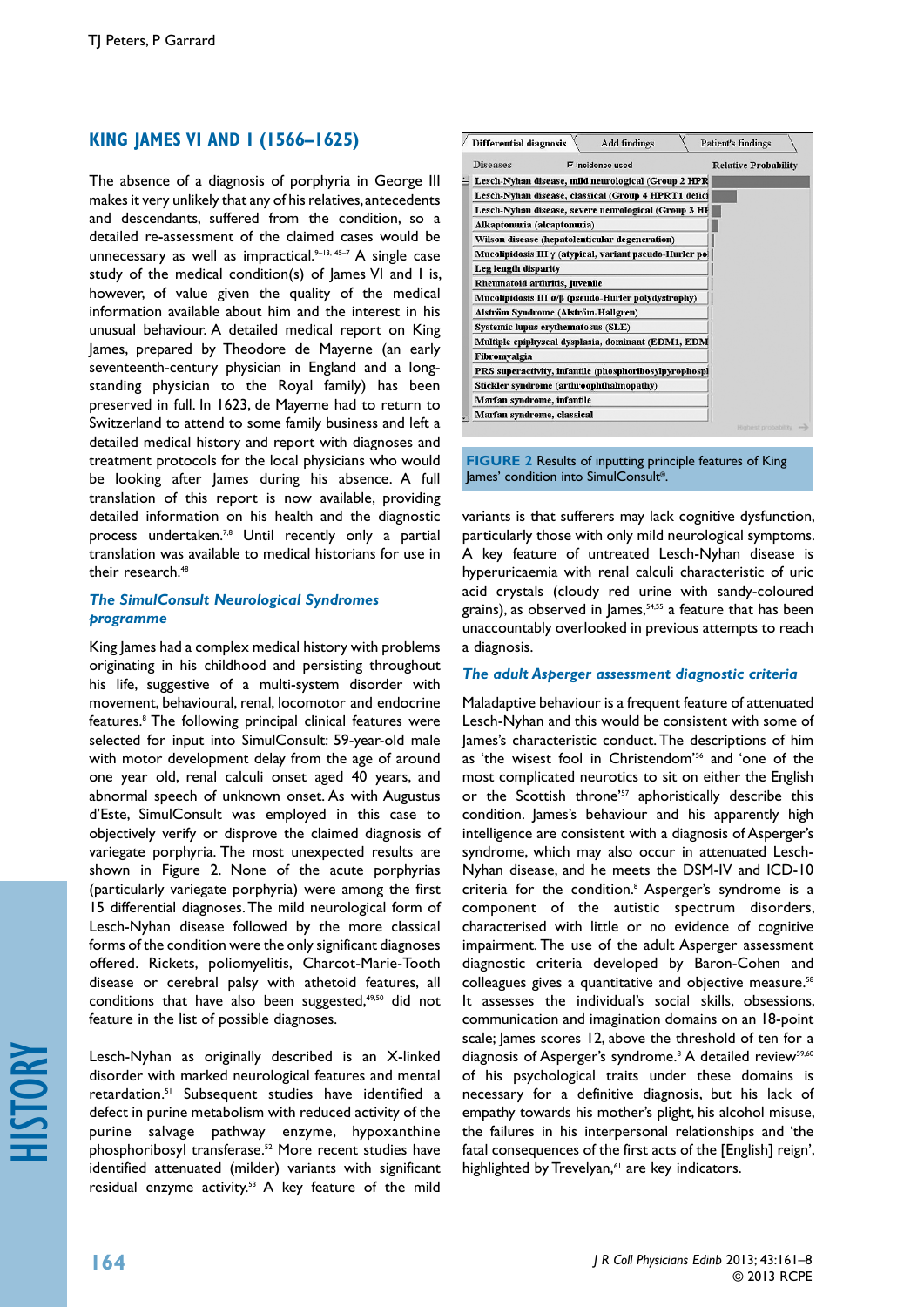In an attempt to determine the nature of his cognitive decline in the last five years of James's life, Williams and colleagues used a computer-based linguistics programme to analyse his surviving letters. The programme suggested that his writing might have been influenced by the effects of vascular cognitive impairment, a focal cerebral infarct, or the normal aging processes.<sup>62</sup>

## **DISCUSSION**

Retrospective diagnosis of historical figures is complicated and problematic, as evidenced by the various theories about Jane Austen's cause of death. Sir Zachery Cope claimed that Austen died of Addison's disease.63 He based his theory on a diary entry on 23 March 1817, some four months before she died: 'I am... recovering my looks a little, which have been bad enough, black and white and every wrong colour…'. This is insufficient evidence to diagnose Addison's disease, particularly as there are no extant medical records. We only have the author's own surviving letters, though this did not deter other claims as to the cause of her early death including typhus, tuberculosis, Hodgkin's disease, gastric carcinoma and, recently, arsenic poisoning. The evidence that she was anaemic is convincing but the cause must remain speculative.<sup>64</sup>

In the case of George III, Macalpine and Hunter might have had ulterior motives for suggesting a diagnosis of porphyria and these have been discussed elsewhere.<sup>2,5</sup> They believed that psychiatric practice should be within the province of neurologists; they opposed the establishment of the Royal College of Psychiatrists and had academic ambitions and specific views on the care and treatment of psychiatric patients. There was also a desire to remove the 'taint of madness from the House of Windsor', and the possibility of success being rewarded with an invitation to Buckingham Palace. The recent finding that they donated several Georgian medals to the Royal Collection may relate to the latter aim.<sup>65</sup>

Computer-based diagnostic instruments have been available for more than 50 years, most notably the Bayesian-based approach developed by de Dombal and colleagues at Leeds.<sup>66</sup> Their original computer-aided diagnosis of acute abdominal pain programme reliably distinguished six causes of abdominal pain in surgical admissions. It did not include 'medical' causes of pain, including the porphyrias.<sup>67</sup> The SimulConsult diagnostic decision support system uses an iterative approach to distinguish 2,500 neurological conditions, including the four acute neuro-visceral porphyrias and is now used by the US Library of Medicine. The developer, Dr M Segal, is preparing a detailed review of the basis, applications, benefits and recent and proposed developments of the programme.

The computer-based diagnostic instruments we have described only process the data that are provided, in an objective and reproducible fashion. The conclusions can easily be updated or even overturned by the discovery of new evidence or the re-evaluation of known information, whether about a historical figure's medical history (as in the case of King George III) or a disease process (as with Augustus d'Este and King James). These methods are increasingly being used in clinical practice and we cautiously suggest that this may be extended to retrospective studies.

Caution is however required because of the current limitations of this approach. Firstly, the range of information that can be used with diagnostic databases, particularly those of cardiac, endocrine and metabolic disorders, include laboratory and radiological findings, which would obviously not be available for nineteenthcentury figures. Programmes for aiding the diagnosis of psychiatric, psychological and neurological disorders on the other hand, are often particularly applicable. The interest in programmes for dermatological disorders may also be relevant.<sup>68-70</sup> Google diagnoses were correct in 15 of 26 patients in a recent *New England Journal of Medicine* report, a further example of the use of this facility, albeit not specifically designed for this purpose.<sup>71</sup> Secondly, it is important to use programmes that indicate when there is insufficient data to provide a reliable diagnosis. Systems such as the OPCRIT programme are specifically designed for use with patient case notes and would seem to be particularly appropriate for assessing more recent historical individuals from the twentieth century, where data and information are more readily available.72–4 Use of computer-assisted diagnosis will minimise observer bias; input should therefore be done by relevant specialists. This is an early use of this diagnostic approach to historical figures and more detailed protocols still need to be developed. In addition, independent evaluation, perhaps using contemporary figures where there is an accurate diagnosis, will provide additional support for this approach.

## **TEXTUAL ANALYSIS**

Future developments include the insights that are emerging from 'cognitive archaeology', a term coined by Garrard<sup>75</sup> to describe systematic retrospective textual analysis as a tool for understanding the earliest stages of slowly progressive neurodegenerative dementias. It was argued that examining samples of language predating the earliest symptoms of cognitive inefficiency may help us to understand the elusive, pre-symptomatic phases of dementia. Unlike memory, attention, or problem-solving, linguistic activity can be, and often is, recorded, surviving in written or spoken format for many years with minimal information decay. One of the best-known studies of retrospective language use involved an extensive archive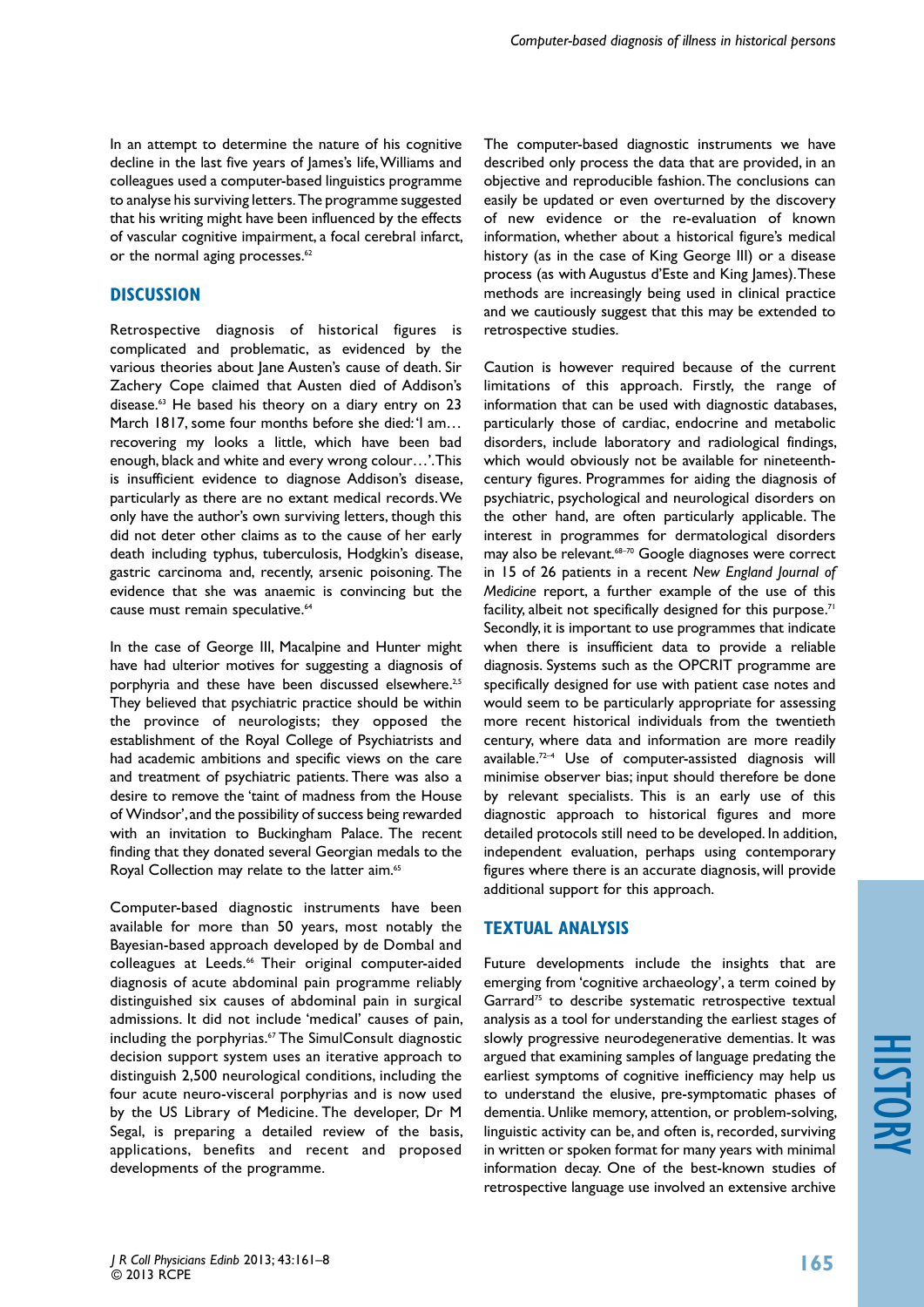of writings produced by members of a religious community. One of the most remarkable findings of the Nun Study<sup>76</sup> was that language characteristics of early adulthood impact on the likelihood of developing late life dementia. Later studies have used computer algorithms to characterise large volumes of text and explore how aspects of written language change through the lifetime of a prolific author. When such cases have involved the language of people who are known to have developed Alzheimer's disease, the results are particularly intriguing.77,78 In selected cases, similar methods can be applied to archived transcripts of language use  $-$  an approach that was used in an attempt to identify early cognitive change in former British Prime Minister, Harold Wilson.<sup>75</sup>

Latent semantic analysis (LSA) is an algorithmic approach to capturing and quantifying the similarity of meaning between two pieces of text. It has been used extensively in the analysis of connected speech in those with schizophrenia and affective illness, indicating that thematic incoherence may be a diagnostically useful marker. Similar methods could be used to assess the changes observed in the correspondence of King George III, and chronologically date both onset and recovery, or even to discover previously unidentified symptomatic periods.

Finally, large volume computerised language analysis that identifies temporal trends in the use of particular words or word types could prove important in recognising and measuring the changes associated with

## **REFERENCES**

- 1 Peters TJ. The madness of King George III: revelations by James Bland Burges of Nantcribba, Montgomeryshire. *Montgomeryshire Collections* 2009; 97:63–71.
- 2 Peters TJ, Wilkinson D. King George III and porphyria: a clinical re-examination of the historical evidence. *Hist Psychiatry* 2010; 21:3–19. <http://dx.doi.org/10.1177/0957154X09102616>
- 3 Peters TJ, Beveridge A. The madness of King George III: a psychiatric re-assessment. *Hist Psychiatry* 2010; 21:20–37. [http://](http://dx.doi.org/10.1177/0957154X09343825) [dx.doi.org/10.1177/0957154X09343825](http://dx.doi.org/10.1177/0957154X09343825)
- Peters TJ, Beveridge A. The blindness, deafness and madness of King George III: psychiatric interactions. *J R Coll Physicians Edinb* 2010; 40:81–5. <http://dx.doi.org/10.4997/JRCPE.2010.116>
- Peters TJ. King George III, bipolar disorder, porphyria and lessons for historians. *Clin Med* 2011; 11:261–4. [http://dx.doi.org/10.7861/](http://dx.doi.org/10.7861/clinmedicine.11-3-261) [clinmedicine.11-3-261](http://dx.doi.org/10.7861/clinmedicine.11-3-261)
- Garrard P, Peters TJ. Multiple sclerosis or neuromyelitis optica? Re-evaluating an 18th century illness using 21st century software. *JRSM Short Rep* 2012: 3;1–4. [http://dx.doi.org/10.1258/](http://dx.doi.org/10.1258/shorts.2011.011079) [shorts.2011.011079](http://dx.doi.org/10.1258/shorts.2011.011079)
- 7 Garrard, P, Stephenson J, Ganesan V et al. Attenuated variants of Lesch-Nyhan disease: the case of King James VI/I. *Brain* 2010; 133:e153. <http://dx.doi.org/10.1093/brain/awq156>
- Peters TJ, Garrard P, Ganesan V et al. The nature of King James VI/I's medical conditions: new approaches to the diagnosis. *Hist Psychiatry* 2012; 23:277–90. <http://dx.doi.org/10.1177/0957154X11428413>
- 9 Macalpine I, Hunter R. *George III and the mad business.* London: The Penguin Press; 1969.

'hubris syndrome'. This term was recently introduced by David Owen, a medically qualified former British Foreign Secretary, to describe an acquired, stereotypical personality disorder, to which powerful leaders are peculiarly liable to succumb, often with devastating consequences.79 Such leaders, particularly those within the political arena, cannot but leave a constantly updating record of written and spoken linguistic data from which future historians with more advanced analytical tools will have much to learn.

## **CONCLUSION**

Computer-based diagnostic techniques have lent further weight to the case against a diagnosis of porphyria in George III, his grandson August D'Este and James VI and I and alternative diagnoses have been postulated. Computer-assisted diagnosis may prove to be a valuable additional tool in the diagnosis of illness in historical figures despite the fact that their disease risk may differ from that of a modern population and clinical features may have been interpreted and recorded differently. The use of computers to analyse text offers the intriguing prospect of diagnosing cognitive impairment and affective disorders in historical leaders and assessing their development over time.

#### *Acknowledgements*

We are grateful to Allan Beveridge and John Stephenson for advice and assistance in the selection and inputting of the clinical data.

- 10 Warren MJ, Jay M, Hunt DM et al. The maddening business of King George III and porphyria. *Trends Biochem Sci* 1996; 21:229–34.
- 11 Röhl JCG, Warren M, Hunt D. *Purple secret: genes, 'madness' and the Royal houses of Europe*. London: Bantam Press; 1998.
- 12 Cox TM, Jack N, Lofthouse S et al. King George III and porphyria: an elemental hypothesis and investigation. *Lancet* 2005; 366:332–5. [http://dx.doi.org/10.1016/S0140-6736\(05\)66991-7](http://dx.doi.org/10.1016/S0140-6736(05)66991-7)
- 13 Rushton AR. *Royal maladies: inherited diseases in the ruling houses of Europe*. Victoria, Canada: Trafford Publishing; 2008.
- 14 Neale G, Hogan H, Sevdalis N. Misdiagnosis: analysis based in case record review with proposals aimed to improve diagnostic processes. *Clin Med* 2011; 11:317–21. [http://dx.doi.org/10.7861/](http://dx.doi.org/10.7861/clinmedicine.11-4-317) [clinmedicine.11-4-317](http://dx.doi.org/10.7861/clinmedicine.11-4-317)
- 15 Ray I. Insanity of King George III. *American Journal of Insanity* 1855; XII: 1–29.
- 16 Guttmacher MS. *America's last king*. An interpretation of the madness of George III. New York: Charles Scribner's Sons; 1941.
- 17 Guttmacher MS. The "insanity" of George III. *Bulletin of the Menninger Clinic* 1964; 28:101–18. [http://dx.doi.org/10.1080/09647049709525684](http://dx.doi.org/10.1080/09647049709525684
)
- 18 Brownstein S. George III: a revised view of the royal malady. *J Hist Neurosci* 1997; 6:38–49. <http://dx.doi.org/10.1136/bmj.1.5479.65>
- Macalpine I, Hunter R. The "insanity" of King George III: a classic case of porphyria. *Br Med J* 1966; 1:65–71.
- 20 Macalpine I, Hunter R, Rimington C. Porphyria in the Royal houses of Stuart, Hanover, and Prussia. A follow-up study of George III's illness. *Br Med J* 1968; 1:7–18.<http://dx.doi.org/10.1136/bmj.1.5583.7>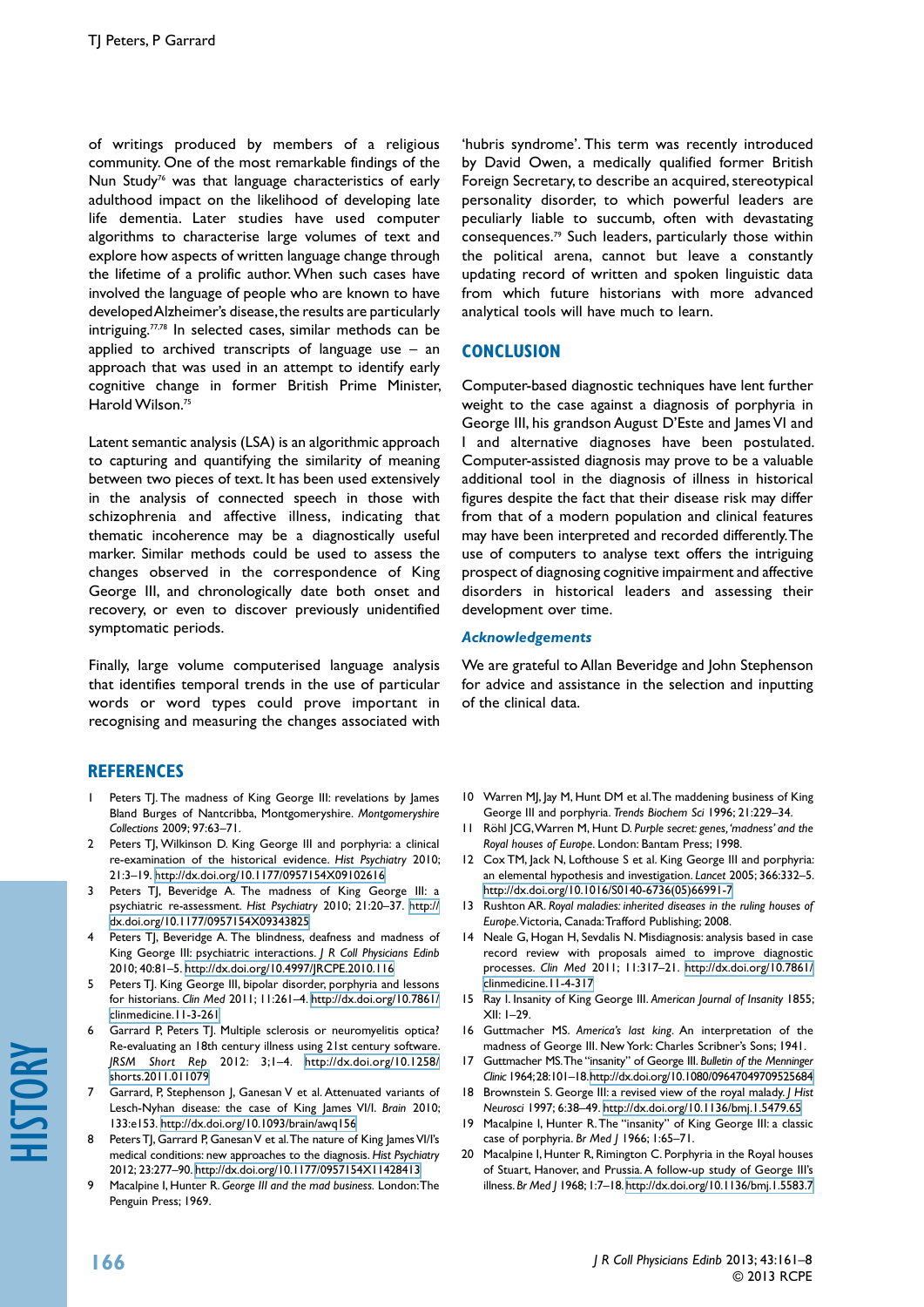- 21 McGuffin P, Farmer A, Harvey I. A polydiagnostic application of operational criteria in studies of psychotic illness. Development and reliability of the OPCRIT system. *Arch Gen Psychiatry* 1991; 48:764– 70. <http://dx.doi.org/10.1001/archpsyc.1991.01810320088015>
- 22 Williams J, Farmer AE, Ackenheil M et al. A multicentre inter-rater reliability study using the OPCRIT computerized diagnostic system. *Psychol Med* 1996: 26:775–83. [http://dx.doi.org/10.1017/](http://dx.doi.org/10.1017/S003329170003779X) [S003329170003779X](http://dx.doi.org/10.1017/S003329170003779X)
- 23 Claridge G. Creativity and madness: clues from modern psychiatric diagnosis. In: Steptoe A, editor. *Genius and the mind: studies of creativity and temperament*. Oxford: Oxford University Press; 1998. pp. 228– 50. <http://dx.doi.org/10.1093/acprof:oso/9780198523734.003.0010>
- 24 Peters TJ, Willis C. Mental health issues of Maria I of Portugal and her sisters: the contributions of the Willis family to the development of psychiatry. *Hist Psychiatry*. Forthcoming.
- 25 Young RC, Biggs JT, Ziegler VE et al. A rating scale for mania: reliability, validity and sensitivity. *Br J Psychiatry* 1978; 133:429–35. <http://dx.doi.org/10.1192/bjp.133.5.429>
- 26 Bladon FM (editor). *The diaries of Colonel the Hon. Robert Fulke Greville equerry to His Majesty King George III*. London: John Lane The Bodley Head; 1930.
- 27 *Willis Papers*. British Library; Additional MSS. 41690–41736.
- 28 Charlson ME, Pompei P, Ales KL et al. A new method of classifying prognostic comorbidity in longitudinal studies: development and validation. *J Chronic Dis* 1987; 40:373–83. [http://dx.doi.](http://dx.doi.org/10.1016/0021-9681(87)90171-8) [org/10.1016/0021-9681\(87\)90171-8](http://dx.doi.org/10.1016/0021-9681(87)90171-8)
- 29 Needham DM, Scales DC, Laupacis A et al. A systematic review of the Charlson comorbidity index using Canadian databases: a perspective on risk adjustment in critical care research. *J Crit Care* 2005; 20:12–9. <http://dx.doi.org/10.1016/j.jcrc.2004.09.007>
- 30 Tal S, Guller V, Shavit Y et al. Mortality predictors in hospitalized elderly patients. *QJM* 2011; 104:933–8.<http://dx.doi.org/10.1093/qjmed/hcr093>
- 31 Firth D. The case of Augustus d'Esté (1794-1848): the first account of disseminated sclerosis. *Proc R Soc Med* 1941; 34:381–4.
- 32 Firth D. *The case of Augustus d'Esté*. Cambridge: Cambridge University Press; 1948
- 33 Butler MA, Bennet TL. In search of a conceptualization of multiple sclerosis: a historical perspective. *Neuropsychol Rev* 2003; 13:93– 112.<http://dx.doi.org/10.1023/A:1023884322540>
- 34 Compston A, Lassman H, McDonald I. The story of multiple sclerosis. In: Compston A, McDonald IR, Noseworth | et al, editors. *McAlpines multiple sclerosis*. 4th ed. London: Churchill Livingstone/ Elsevier; 2005. p. 3–68.
- 35 Landtblom A-M, Fazio P, Fredrikson S et al. The first case history of multiple sclerosis: Augustus d'Esté (1794–1848). *Neurol Sci* 2010; 31:29–33. <http://dx.doi.org/10.1007/s10072-009-0161-4>
- 36 Segal MM. *Systems and methods for diagnosing medical conditions*. US Patent 6,754,655 issued 22 June, 2004.
- 37 Segal MM. Mobile medical computing driven by the complexity of neurologic diagnosis. *J Child Neurol* 2006; 21:595–9. [http://dx.doi.](http://dx.doi.org/10.1177/08830738060210071601) [org/10.1177/08830738060210071601](http://dx.doi.org/10.1177/08830738060210071601)
- 38 Segal M. How doctors think, and how software can help avoid cognitive errors in diagnosis. *Acta Paediatr* 2007; 96:1720–2. [http://](http://dx.doi.org/10.1111/j.1651-2227.2007.00480.x) [dx.doi.org/10.1111/j.1651-2227.2007.00480.x](http://dx.doi.org/10.1111/j.1651-2227.2007.00480.x)
- 39 Segal M, Leber S. The impact of computer resources on child neurology. In: Swaiman KF, Ashwal S, Ferriero DM et al, editors. *Pediatric neurology: principles and practice*. 5th ed. New York: Mosby; 2012. p. 275.
- 40 Devic E. Myélite subaiguë compliquée de névrite optique. *Bulletin Medicale* 1894; 8:1033–4. French.
- 41 Brain Lord. *Diseases of the nervous system*. 6th ed. London: Oxford University Press; 1962. [http://dx.doi.org/10.1016/S1474-](http://dx.doi.org/10.1016/S1474-4422(07)70216-8) [4422\(07\)70216-8](http://dx.doi.org/10.1016/S1474-4422(07)70216-8)
- 42 Wingerchuk DM, Lennon VA, Lucchinetti CF et al. The spectrum of neuromyelitis optica. *Lancet Neurol* 2007; 6:805–15. [http://dx.doi.](http://dx.doi.org/10.1016/S1474-4422(06)70581-6) [org/10.1016/S1474-4422\(06\)70581-6](http://dx.doi.org/10.1016/S1474-4422(06)70581-6)
- 43 Orton SM, Herrera BM, Yee IM et al. Sex ratio of multiple sclerosis in Canada: a longitudinal study. *Lancet Neurol* 2006; 5:932–6. [http://](http://dx.doi.org/10.1016/S1474-4422(10)70064-8) [dx.doi.org/10.1016/S1474-4422\(10\)70064-8](http://dx.doi.org/10.1016/S1474-4422(10)70064-8)
- 44 Koch-Henriksen N, Sørensen PS. The changing demographic pattern of multiple sclerosis epidemiology. *Lancet Neurol* 2010; 9:520–32.
- 45 Fraser A. *Mary Queen of Scots.* London: World Books; 1969. [http://](http://dx.doi.org/10.1017/S0025727300041156) [dx.doi.org/10.1017/S0025727300041156](http://dx.doi.org/10.1017/S0025727300041156)
- 46 Hurst LC. Porphyria revisited. *Med Hist* 1982; 26:179–82.
- 47 Beasley AW. The disability of James VI & I. *The Seventeenth Century* 1995; 10:151–62.
- 48 Moore N. *The history of the study of medicine in the British Isles.*  Oxford: Clarendon Press; 1908.
- 49 Goodall AL. The health of James the Sixth of Scotland and First of England. *Medical History* 1957; 1:17–27. [http://dx.doi.org/10.1017/](http://dx.doi.org/10.1017/S0025727300020731) [S0025727300020731](http://dx.doi.org/10.1017/S0025727300020731)
- 50 Holmes F. *The sickly Stuarts.* Stroud, Gloucestershire: Sutton Publishing; 2003.
- 51 Lesch M, Nyhan WL. A familial disorder of uric acid metabolism and central nervous system function. *Am J Med* 1964; 36:561–70. [http://dx.doi.org/10.1016/0002-9343\(64\)90104-4](http://dx.doi.org/10.1016/0002-9343(64)90104-4)
- 52 Jinnah HA, De Gregorio L, Harris JC et al. The spectrum of inherited mutations causing HPRT deficiency: 75 new cases and a review of 196 previously reported cases. *Mutat Res* 2000; 463:309– 26. [http://dx.doi.org/10.1016/S1383-5742\(00\)00052-1](http://dx.doi.org/10.1016/S1383-5742(00)00052-1)
- 53 Jinnah HA, Ceballos-Picot J. Torres RJ et al. Attenuated variants of Lesch-Nyhan disease. *Brain* 2010; 133:671–89. [http://dx.doi.](http://dx.doi.org/10.1093/brain/awq013) [org/10.1093/brain/awq013](http://dx.doi.org/10.1093/brain/awq013)
- 54 De Mayerne T. *Mayerne's note on the health of James I, 1 Dec. 1723*. British Library, Sloane MS 1679. f.42.
- 55 Gradwohl RBH. *Clinical laboratory methods and diagnosis*. 2nd ed. London: Henry Kimpton; 1938.
- 56 McElwee W. *The wisest fool in Christendom. The reign of King James I and VI*. London: Faber and Faber; 1958.
- 57 Akrigg GPV (editor). *Letters of King James VI & I*. Berkeley, California: University of California Press; 1984. p.3.
- 58 Baron-Cohen S, Wheelwright S, Robinson J et al. The adult Asperger assessment (AAA): a diagnostic method. *J Autism Dev Disord* 2005; 35:807–19.<http://dx.doi.org/10.1007/s10803-005-0026-5>
- 59 Cederlund M, Gillberg C. One hundred males with Asperger syndrome: a clinical study of background and associated factors. *Dev Med Child Neurol* 2004; 46:652–60. [http://dx.doi.](http://dx.doi.org/10.1111/j.1469-8749.2004.tb00977.x) [org/10.1111/j.1469-8749.2004.tb00977.x](http://dx.doi.org/10.1111/j.1469-8749.2004.tb00977.x)
- 60 Roy M, Dillo W, Emrich HM et al. Asperger's syndrome in adulthood. *Dtsch Artzebl Int* 2009; 106:59–64.
- Trevelyan GM. England under the Stuarts. 21st ed. London: Methuen & Co.; 1949. pp. 61–3.<http://dx.doi.org/10.1017/S0954579400003126>
- 62 Williams K, Holmes F, Kemper S et al. Written language clues to cognitive changes of aging: an analysis of the letters of King James VI/I. *J Gerontol B Psychol Sci Soc Sci* 2003; 58:42–4. [http://dx.doi.](http://dx.doi.org/10.1093/geronb/58.1.P42) [org/10.1093/geronb/58.1.P42](http://dx.doi.org/10.1093/geronb/58.1.P42)
- 63 Cope Z. Jane Austen's last illness. *Br Med J* 1964; 3:182–3.
- 64 Tomalin C. *Jane Austen: a life*. London: Knopf Doubleday Publishing Group; 2007.
- 65 Porter R. Psychiatry and its history; Hunter and Macalpine. In: de Goei L, Vijselaar J, editors. *Proceedings of the 1st European Congress on the History of Psychiatry and Mental Health and Mental Health Care.* Rotterdam: Erasmus Publishing; 1993. pp. 167–77.
- 66 Horrocks JC, McCann AP, Staniland JR et al. Computer-aided diagnosis: description of an adaptable system, and operational experience with 2,034 cases. *Br Med J* 1972; 2:5–9. [http://dx.doi.](http://dx.doi.org/10.1136/bmj.2.5804.5) [org/10.1136/bmj.2.5804.5](http://dx.doi.org/10.1136/bmj.2.5804.5)
- 67 de Dombal FT, Leaper DJ, Staniland JR et al. Computer-aided diagnosis of acute abdominal pain. *Br Med J* 1972; 2:9–13. [http://](http://dx.doi.org/10.1136/bmj.2.5804.9) [dx.doi.org/10.1136/bmj.2.5804.9](http://dx.doi.org/10.1136/bmj.2.5804.9)
- 68 Stoecker WV. Computer-aided diagnosis of dermatologic disorders. *Dermatol Clin* 1986; 4:607–25.
- 69 Potter B, Ronan SG. Computer diagnosis of skin disease. *J Fam Pract* 1990; 30:201–10.
- Aksungur VL, Maraki SS, Akman A et al. Computer-aided diagnosis of genodermatoses. *J Dermatol* 2004; 31:86–93.
- 71 Tang H, NG JH. Googling for a diagnosis use of Google as a diagnostic aid: internet based study. *Br Med J* 2006; 333:1143–5. <http://dx.doi.org/10.1136/bmj.39003.640567.AE>